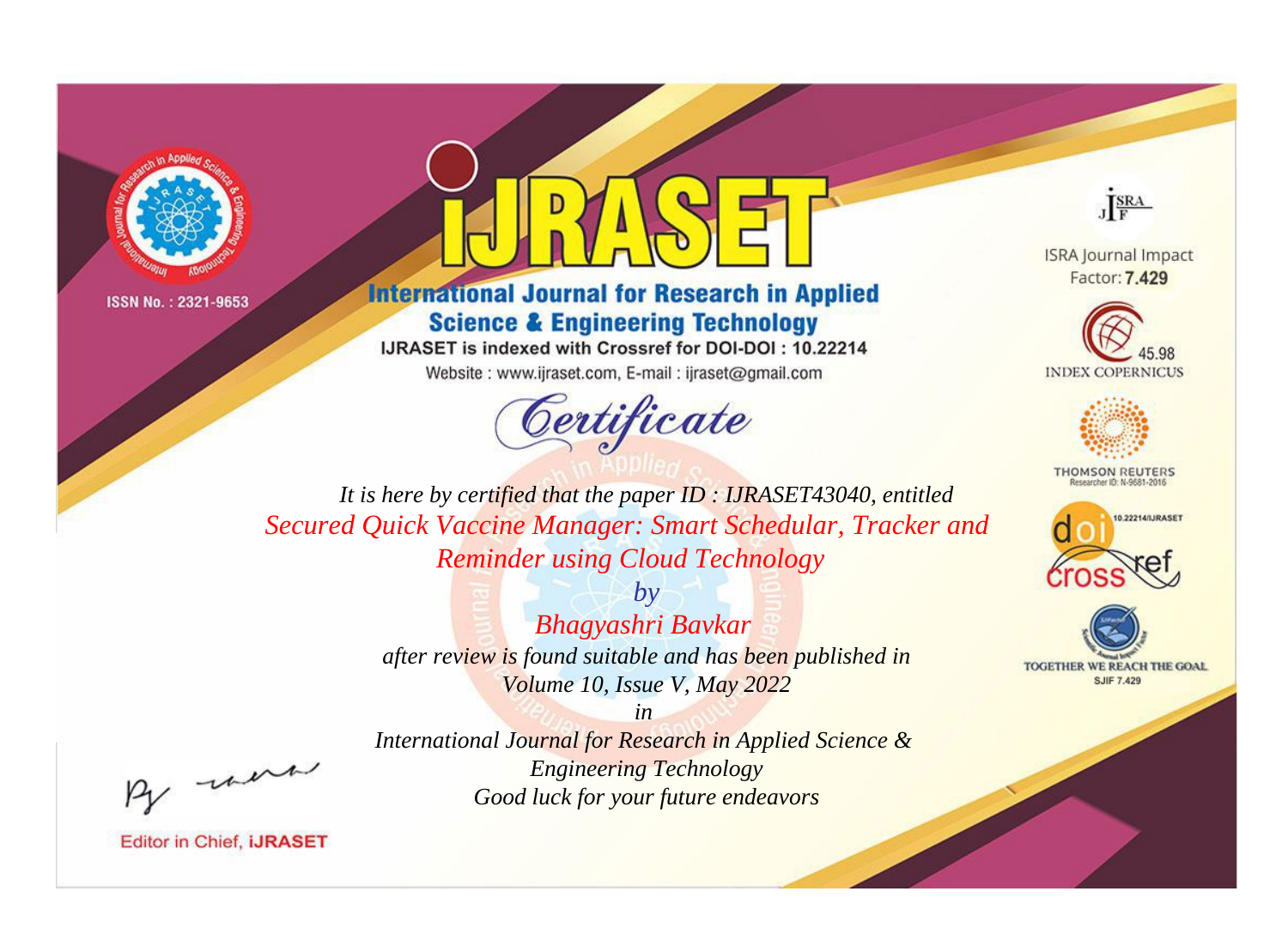



## **International Journal for Research in Applied Science & Engineering Technology**

IJRASET is indexed with Crossref for DOI-DOI: 10.22214

Website: www.ijraset.com, E-mail: ijraset@gmail.com





**ISRA Journal Impact** Factor: 7.429





**THOMSON REUTERS** 



TOGETHER WE REACH THE GOAL **SJIF 7.429** 

*It is here by certified that the paper ID : IJRASET43040, entitled Secured Quick Vaccine Manager: Smart Schedular, Tracker and Reminder using Cloud Technology*

> *by Vaishali Gawade after review is found suitable and has been published in Volume 10, Issue V, May 2022*

> *in International Journal for Research in Applied Science & Engineering Technology Good luck for your future endeavors*

, un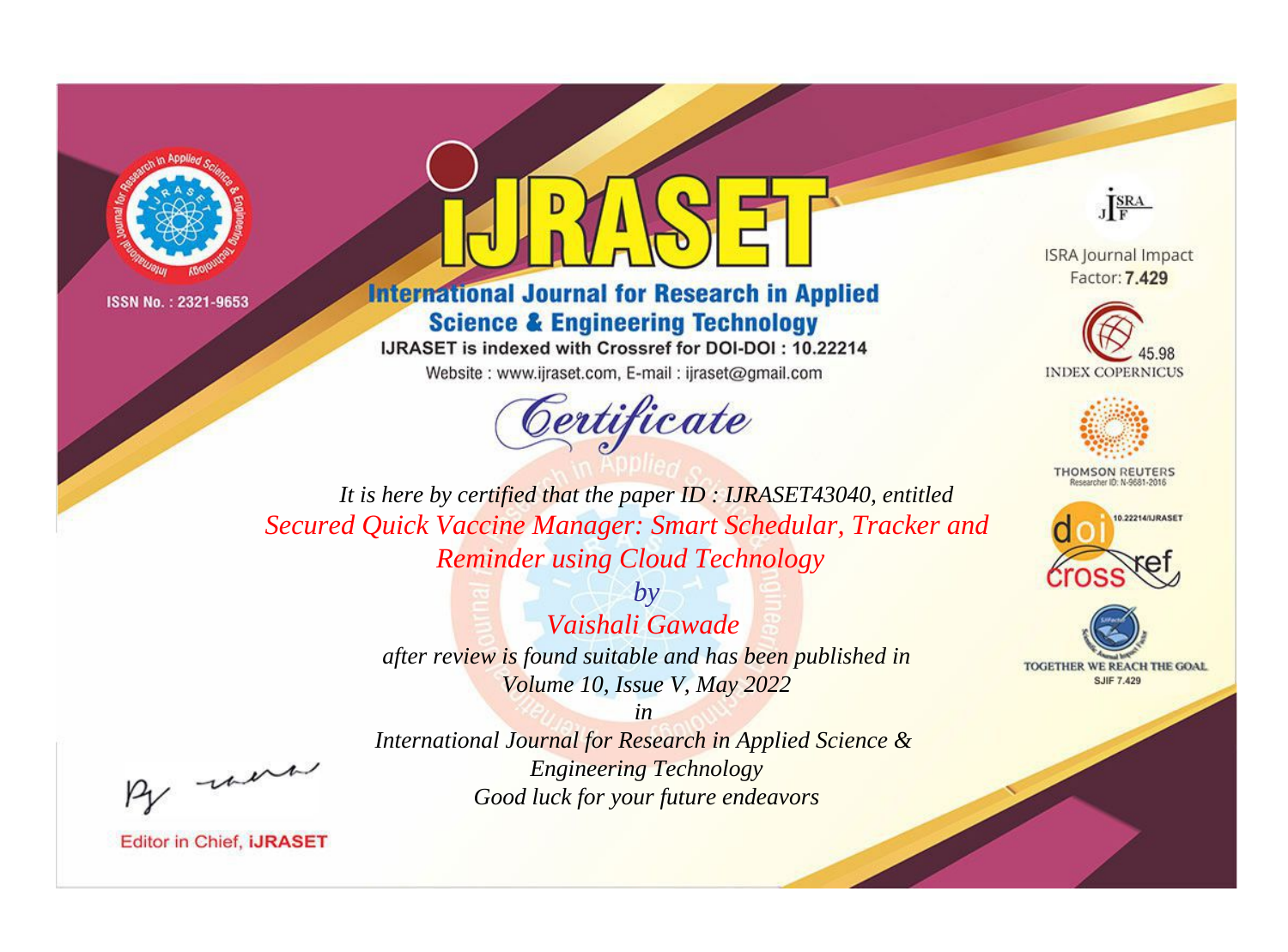



## **International Journal for Research in Applied Science & Engineering Technology**

IJRASET is indexed with Crossref for DOI-DOI: 10.22214

Website: www.ijraset.com, E-mail: ijraset@gmail.com



JERA

**ISRA Journal Impact** Factor: 7.429





**THOMSON REUTERS** 



TOGETHER WE REACH THE GOAL **SJIF 7.429** 

It is here by certified that the paper ID: IJRASET43040, entitled Secured Quick Vaccine Manager: Smart Schedular, Tracker and **Reminder using Cloud Technology** 

> $by$ Kanchan Wagh after review is found suitable and has been published in Volume 10, Issue V, May 2022

were

International Journal for Research in Applied Science & **Engineering Technology** Good luck for your future endeavors

 $in$